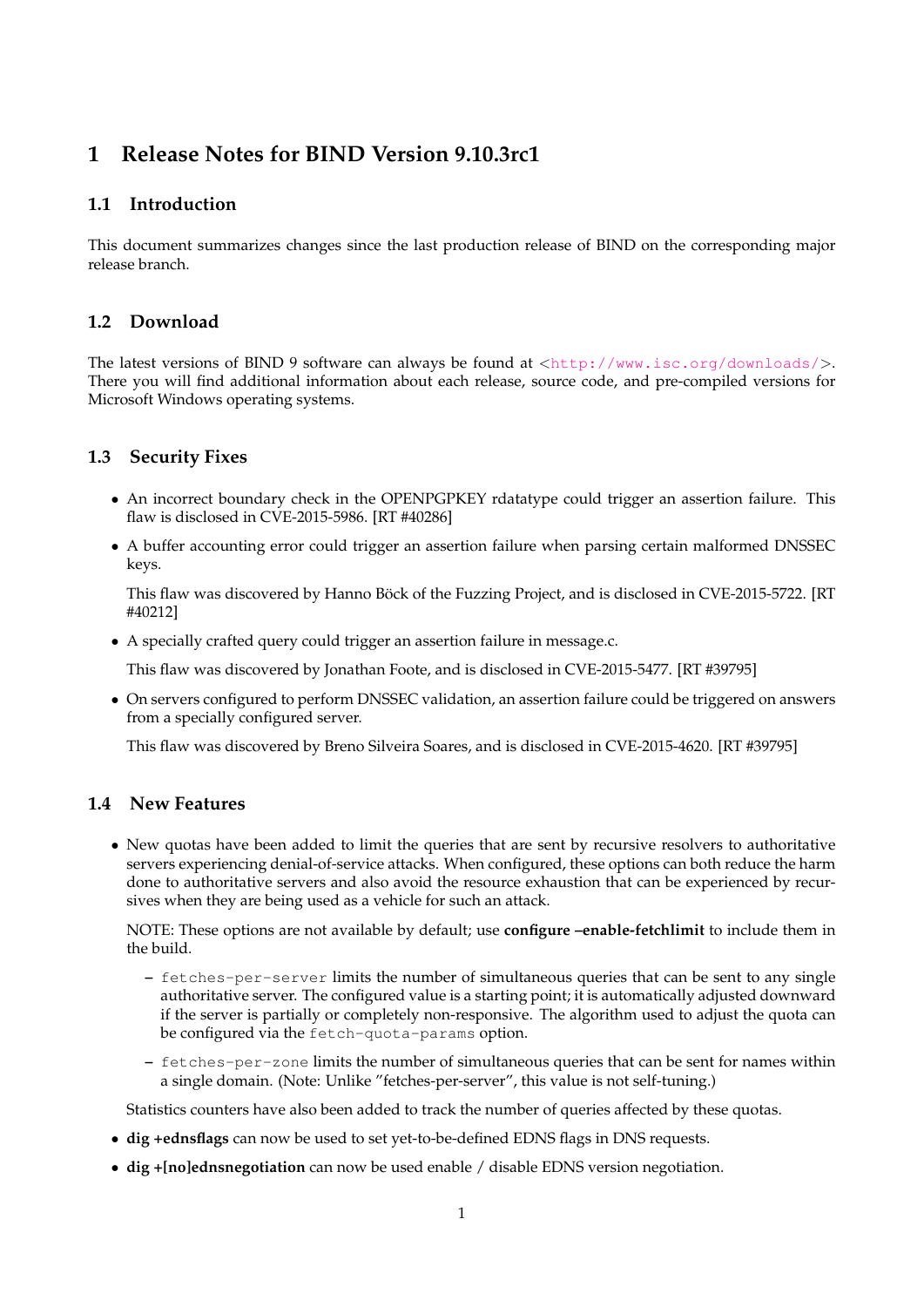• An **–enable-querytrace** configure switch is now available to enable very verbose query tracelogging. This option can only be set at compile time. This option has a negative performance impact and should be used only for debugging.

# **1.5 Feature Changes**

- Large inline-signing changes should be less disruptive. Signature generation is now done incrementally; the number of signatures to be generated in each quantum is controlled by "sig-signing-signatures number;". [RT #37927]
- The experimental SIT extension now uses the EDNS COOKIE option code point (10) and is displayed as "COOKIE: <value>". The existing named.conf directives; "request-sit", "sit-secret" and "nosit-udpsize", are still valid and will be replaced by "send-cookie", "cookie-secret" and "nocookie-udp-size" in BIND 9.11. The existing dig directive "+sit" is still valid and will be replaced with "+cookie" in BIND 9.11.
- When retrying a query via TCP due to the first answer being truncated, **dig** will now correctly send the COOKIE value returned by the server in the prior response. [RT #39047]
- Retrieving the local port range from net.ipv4.ip\_local\_port\_range on Linux is now supported.
- Active Directory names of the form gc. msdcs.<forest> are now accepted as valid hostnames when using the check-names option. <forest> is still restricted to letters, digits and hyphens.
- Names containing rich text are now accepted as valid hostnames in PTR records in DNS-SD reverse lookup zones, as specified in RFC 6763. [RT #37889]

# **1.6 Bug Fixes**

- Asynchronous zone loads were not handled correctly when the zone load was already in progress; this could trigger a crash in zt.c. [RT #37573]
- A race during shutdown or reconfiguration could cause an assertion failure in mem.c. [RT #38979]
- Some answer formatting options didn't work correctly with **dig +short**. [RT #39291]
- Malformed records of some types, including NSAP and UNSPEC, could trigger assertion failures when loading text zone files. [RT #40274] [RT #40285]
- Fixed a possible crash in ratelimiter.c caused by NOTIFY messages being removed from the wrong rate limiter queue. [RT #40350]
- The default rrset-order of random was inconsistently applied. [RT #40456]
- BADVERS responses from broken authoritative name servers were not handled correctly. [RT #40427]
- Several bugs have been fixed in the RPZ implementation:
	- **–** Policy zones that did not specifically require recursion could be treated as if they did; consequently, setting **qname-wait-recurse no;** was sometimes ineffective. This has been corrected. In most configurations, behavioral changes due to this fix will not be noticeable. [RT #39229]
	- **–** The server could crash if policy zones were updated (e.g. via **rndc reload** or an incoming zone transfer) while RPZ processing was still ongoing for an active query. [RT #39415]
	- **–** On servers with one or more policy zones configured as slaves, if a policy zone updated during regular operation (rather than at startup) using a full zone reload, such as via AXFR, a bug could allow the RPZ summary data to fall out of sync, potentially leading to an assertion failure in rpz.c when further incremental updates were made to the zone, such as via IXFR. [RT #39567]